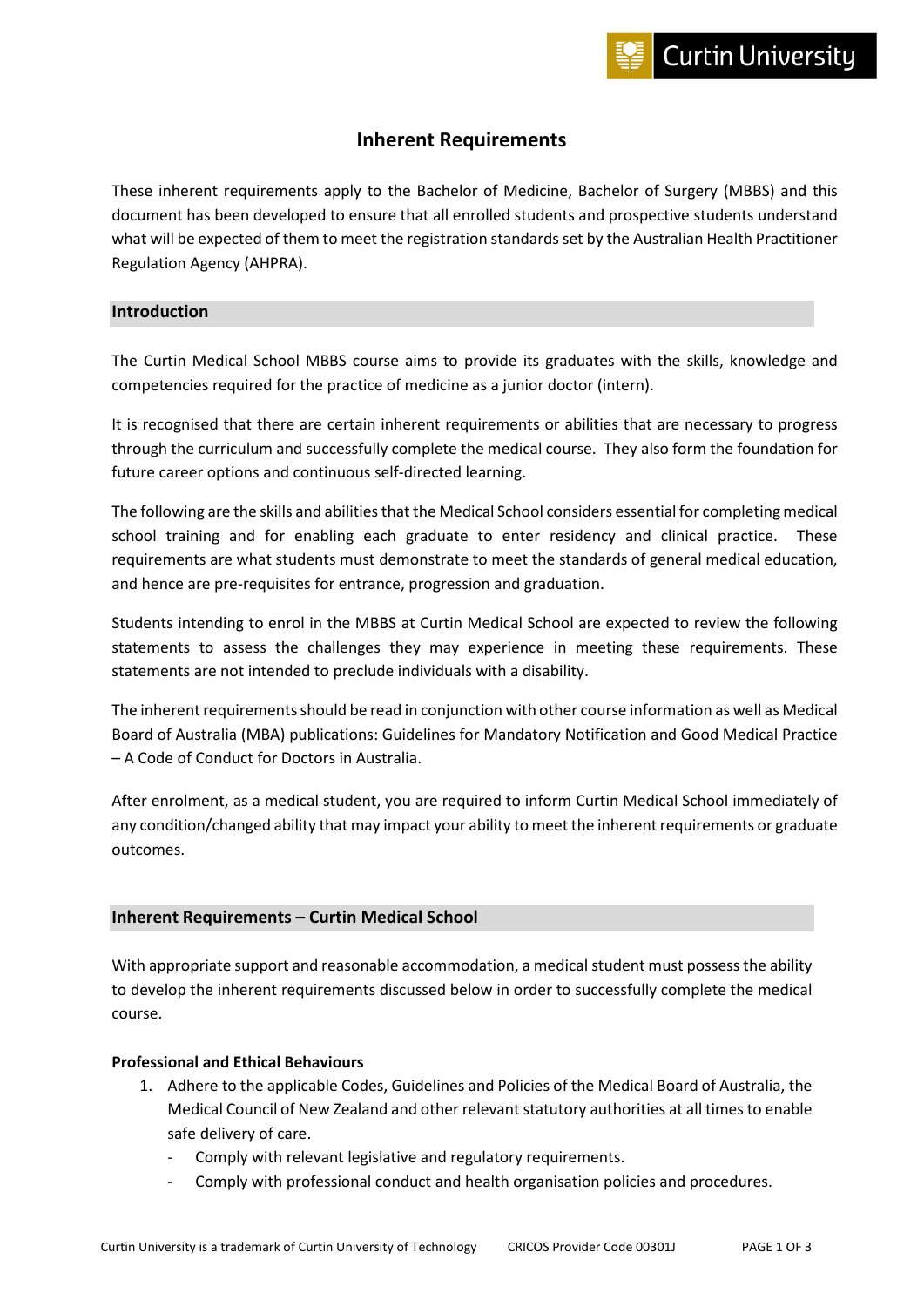- Adhere to infection control procedures and testing and immunisation requirements.
- 2. Behave ethically at all times including in times of significant stress. Place patient care above own interests and maintain high ethical standards and professional boundaries.
- 3. Apply good judgement and achieve timely completion of all responsibilities for the diagnosis and care of patients.
- 4. Respond appropriately to feedback and have appropriate insight and judgements into own abilities, limitations and health.
- 5. Maintain life-long learning behaviours.
- 6. Dress appropriately and safely in the clinical workplace.

# **Communication Skills**

Communication skills required include speech, hearing, observation, reading and writing.

- 1. Communicate in English accurately and efficiently verbally, in writing and using electronic devices, with patients and members of health care teams.
- 2. Communicate with and observe patients in order to effectively and efficiently elicit information, describe mood, activity and posture, and perceive non-verbal communication (such as cues including emotional changes and distress), as well as establish rapport and trust with patients and colleagues.
- 3. Communicate effectively and sensitively with others irrespective of their sex, age, culture, lifestyle, sexual orientation, spiritual beliefs or disabilities, including patients, families and any member of the health care team and display respect, empathy and compassion.
- 4. Provide clinical documentation in an accurate, concise and timely fashion that meets professional standards.
- 5. Understand and participate effectively in educational and clinical discussions.

#### **Knowledge and Cognitive Skills**

Consistent and effective knowledge and cognitive skills must be demonstrated to provide safe and competent medical care.

- 1. Process, recall and apply appropriate and relevant information in a timely manner.
- 2. Measure, calculate and reason in order to analyse and synthesise information.
- 3. Solve complex problems by obtaining, synthesizing and evaluating appropriate and relevant information.
- 4. Comprehend three-dimensional relationships and understand the spatial relationships of structures.
- 5. Engage in scientific and clinical reasoning.

#### **Mobility and Motor Skills**

- 1. Safely perform a physical examination on a patient, including palpation, auscultation and percussion so that the important and relevant findings are discovered. The examination must be done in a timely manner.
- 2. Safely and effectively perform basic and advanced life support on a patient.
- 3. Use common diagnostic aids or instruments either directly or in an adaptive form (e.g. sphygmomanometer, stethoscope, auroscope, otoscope and ophthalmoscope).
- 4. Provide general and emergency medical care to patients.
- 5. Safely perform certain procedural skills such as airway positioning, skin suturing, intravenous cannulation and bladder catheter insertion in a timely and dexterous manner.